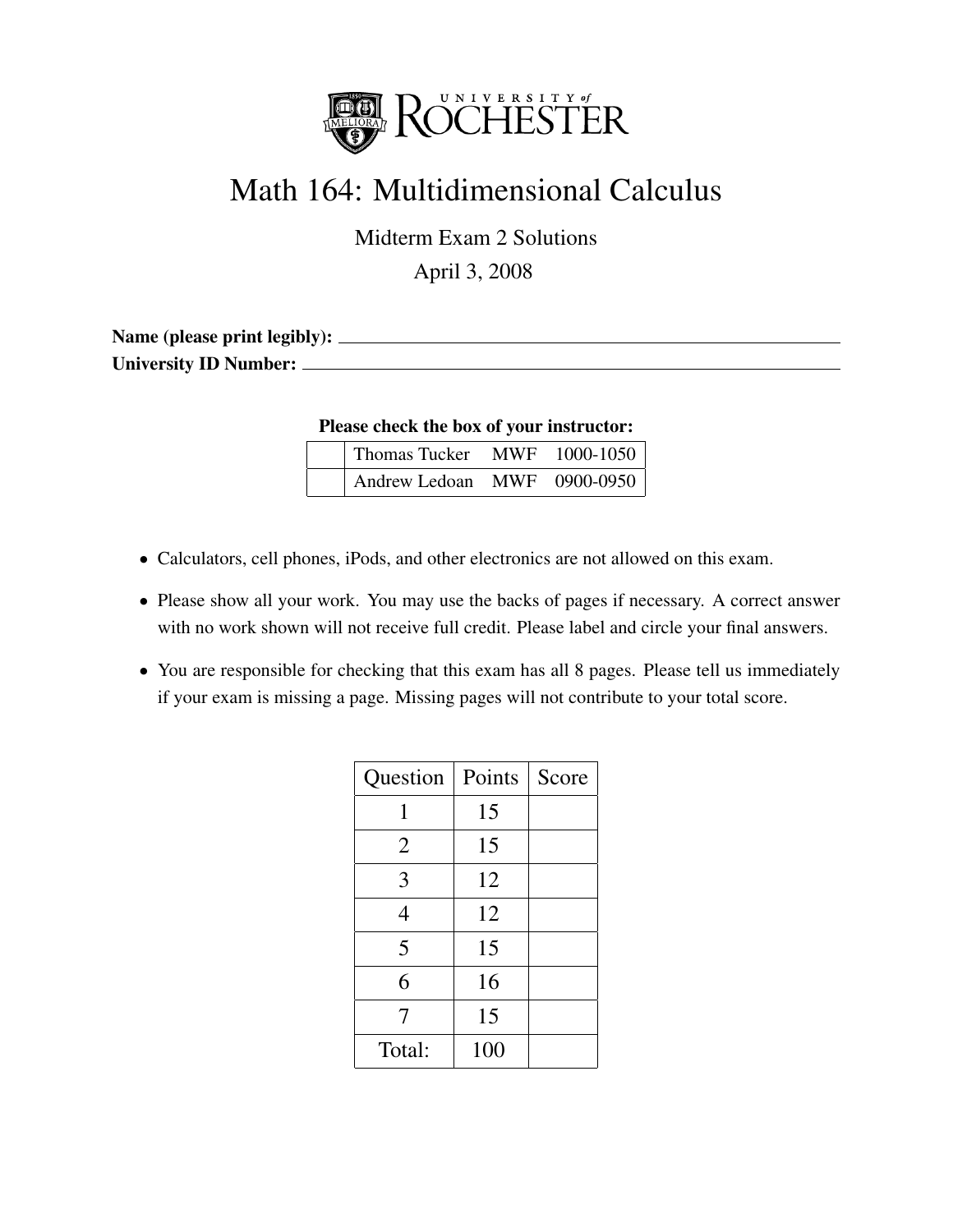1. (15 points) Find the maximum and minimum values of the function  $f(x, y) = 3x + 3y + 5$  on the ellipsoid  $x^2 + 2y^2 = 24$ .

## *Solution.*

Using the technique of Lagrange multipliers we find that if  $f$  has a max or min at  $(x, y)$ , then there is a real number  $\lambda$  such that

$$
3 = \lambda 2x
$$
  
 
$$
3 = \lambda 4y.
$$
 (1)

This means  $\lambda 4y = \lambda 2x$ . Since  $\lambda \neq 0$  (otherwise, (1) would not hold), this becomes

$$
x=2y.
$$

Plugging  $x = 2y$  into  $x^2 + 2y^2 = 24$ , we obtain

$$
4y^2 + 2y^2 = 24
$$

so  $y = \pm 2$ . When  $x = -2$ , we have  $y = -4$ , so

$$
f(x, y) = 3(-2) + 3(-4) + 5 = -13.
$$

When  $x = 2$ , we have  $y = 4$ , so

$$
f(x, y) = 3(2) + 3(4) + 5 = 23.
$$

Thus,

23 is the maximum

and

−13 is the minimum

of  $f(x, y)$  on this ellipsoid.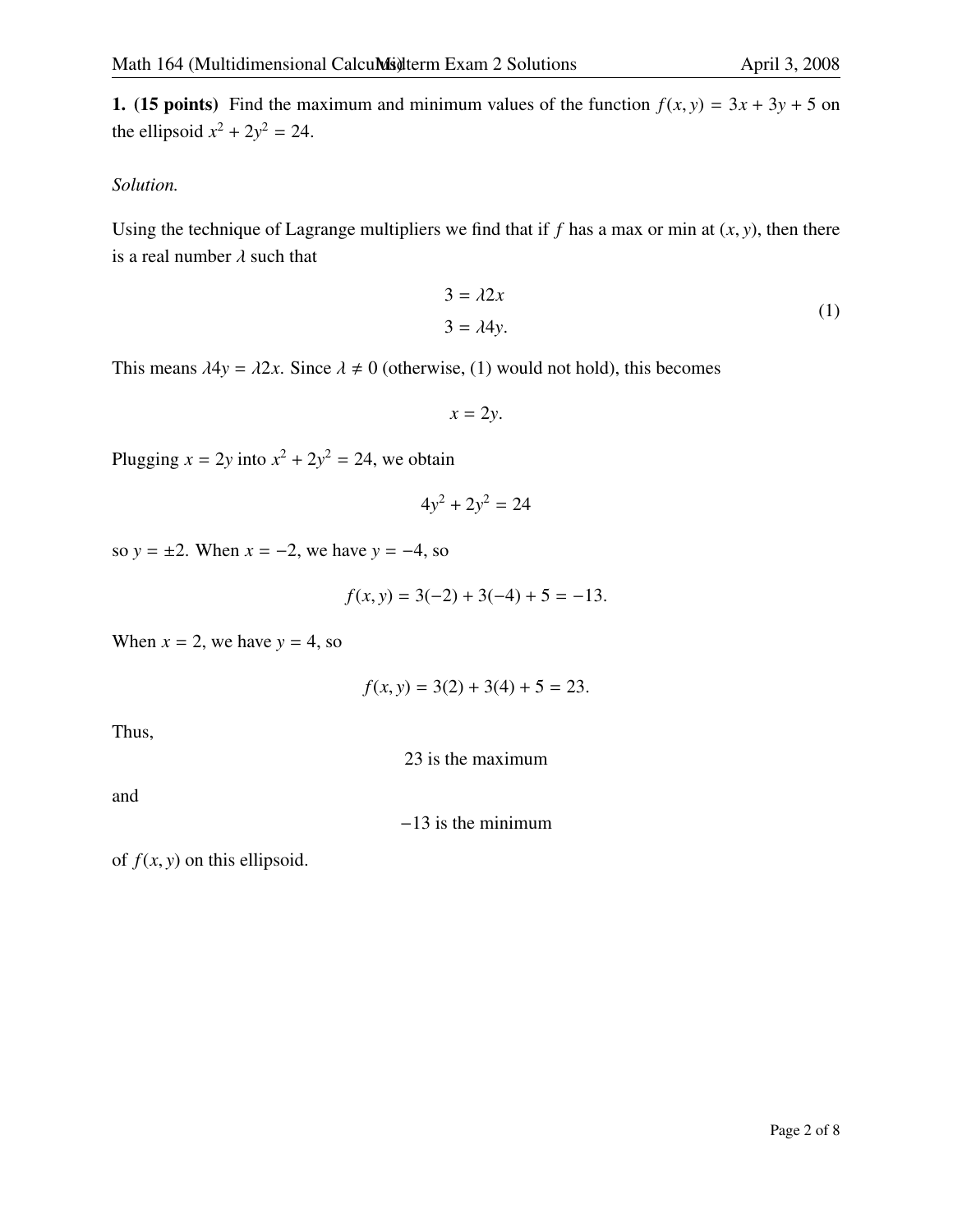**2.** (15 points) Find the points(s) on the sphere  $x^2 + y^2 + z^2 = 9$  on which the tangent plane is parallel to the plane  $x + 2y + 2z = 11$ .

Solution. Let S be the surface given by  $F(x, y, z) = x^2 + y^2 + z^2$ . Then  $F_X(x, y, z) = 2x$ ,  $F_y(x, y, z) = 2x$ . 2*x*, and  $F_z(x, y, z) = 2z$ . Suppose that  $(x_0, y_0, z_0)$  lies on *S*. Then

$$
2x_0\mathbf{i} + 2y_0\mathbf{j} + 2z_0\mathbf{k} = k\mathbf{i} + 2k\mathbf{j} + 2k\mathbf{k}.
$$

(Since the two planes are parallel, the normal vector of one plane is a scalar multiple of the other.) Thus  $x_0 = k/2$ ,  $y_0 = k$ , and  $z_0 = k$ . Thus  $x_0^2 + y_0^2 + z_0^2 = 9$  implies that  $(k/2)^2 + k^2 + k^2 = 9$ , or  $9k^2/4 = 9$ , or  $k^2 = 4$ . This gives  $k = \pm 2$ . Hence the required points are  $(\pm 1, \pm 2, \pm 2)$ .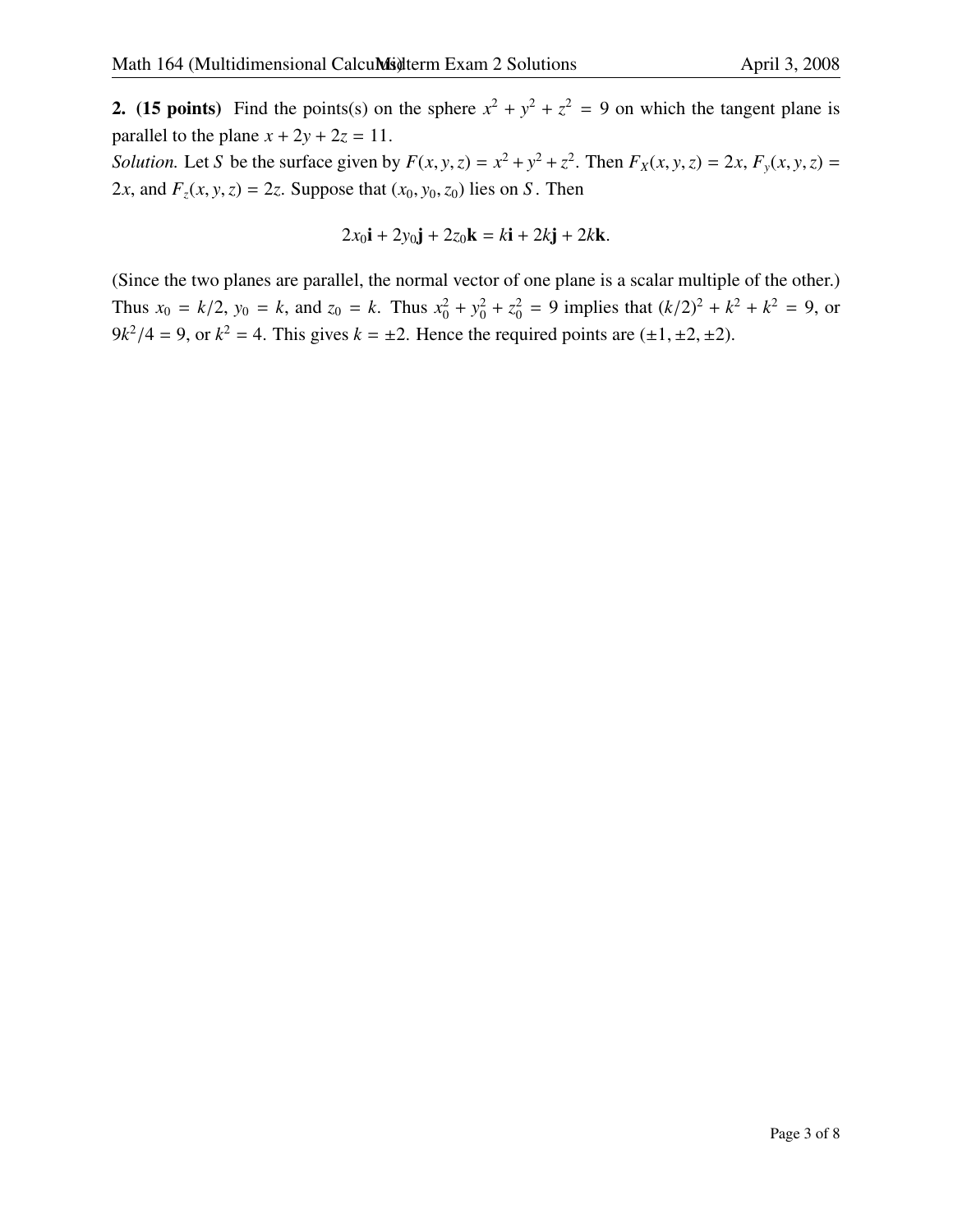**3.** (12 points) Evaluate  $\iint_D xe^{x^3} dA$ , where  $D = \{(x, y) | 0 \le y \le 1, y \le x \le 1\}$ . *Solution.* Write

$$
\iint_D xe^{x^3} dA = \int_0^1 \int_0^x xe^{x^3} dy dx
$$
  
= 
$$
\int_0^1 [yxe^{x^3}]_{y=0}^{y=x} dx
$$
  
= 
$$
\int_0^1 x^2 e^{x^3} dx
$$
  
= 
$$
\left[\frac{e^{x^3}}{3}\right]_{x=0}^{x=1}
$$
  
= 
$$
\frac{e}{3} - \frac{1}{3}
$$
  
= 
$$
\frac{1}{3}(e-1).
$$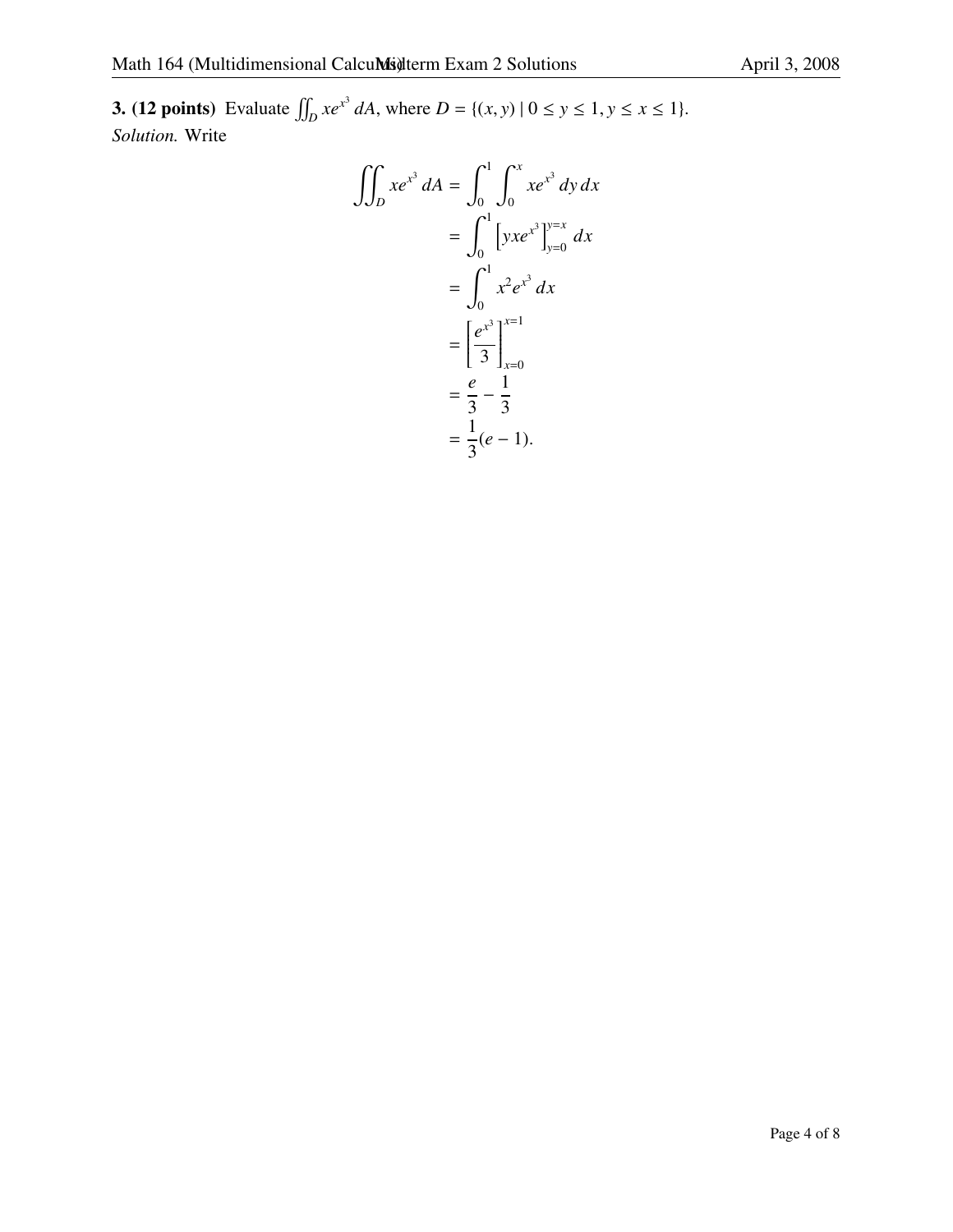**4.** (12 points) Evaluate  $\iint_R x \cos(xy) dA$ , where  $R = \{(x, y) | 0 \le x \le \pi, 1 \le y \le 2\}$ . *Solution.* Write

$$
\iint_{R} x \cos(xy) dA = \int_{0}^{\pi} \int_{1}^{2} x \cos(xy) dy dx
$$
  
=  $\int_{0}^{\pi} x \int_{1}^{2} \cos(xy) dy dx$   
=  $\int_{0}^{\pi} x \left[ \frac{1}{x} \sin(xy) \right]_{y=1}^{y=2} dx$   
=  $\int_{0}^{\pi} [\sin(xy)]_{y=1}^{y=2} dx$   
=  $\int_{0}^{\pi} [\sin(2x) - \sin x] dx$   
=  $\left[ -\frac{1}{2} \cos(2x) + \cos x \right]_{0}^{\pi}$   
=  $\left[ -\frac{1}{2} \cos(2x) + \cos x \right]_{0}^{\pi}$   
=  $\frac{1}{2} - 1 + \frac{1}{2} - 1$   
=  $-2$ .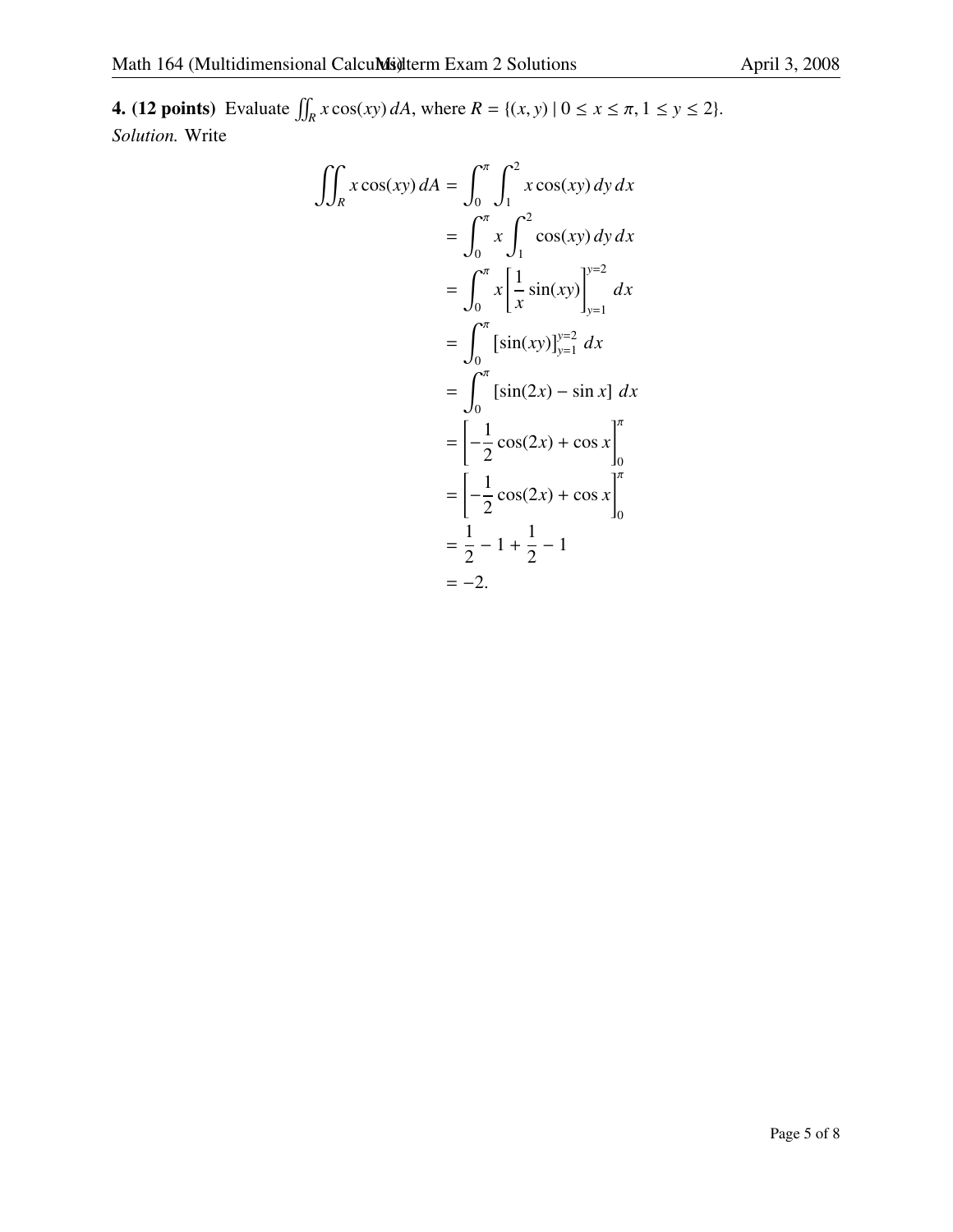**5.** (15 points) Find the maximum rate of change of the function  $f(x, y) = x^2 e^{-y}$  at the point (2, 0) and the direction in which it occurs.

*Solution.* Recall that the maximum rate of change of a function  $f$  at a point  $(a, b)$  is simply  $|\nabla f(a, b)|$  and that the direction in which this is obtained is simply the direction of  $\nabla f(a, b)$ .

In this case, we have  $\nabla f = \langle 2xe^{-y}, -x^2e^{-y} \rangle$ , so

$$
\nabla f(2,0) = \langle 4, -4 \rangle.
$$

Thus, the maximum rate of change is

$$
|\langle 4, -4 \rangle| = \sqrt{4^2 + 4^2} = \sqrt{32} = 4\sqrt{2}
$$

and the direction in which it occurs is

$$
\frac{1}{2\sqrt{2}}\langle 4,-4\rangle = \left\langle \frac{1}{\sqrt{2}},-\frac{1}{\sqrt{2}}\right\rangle.
$$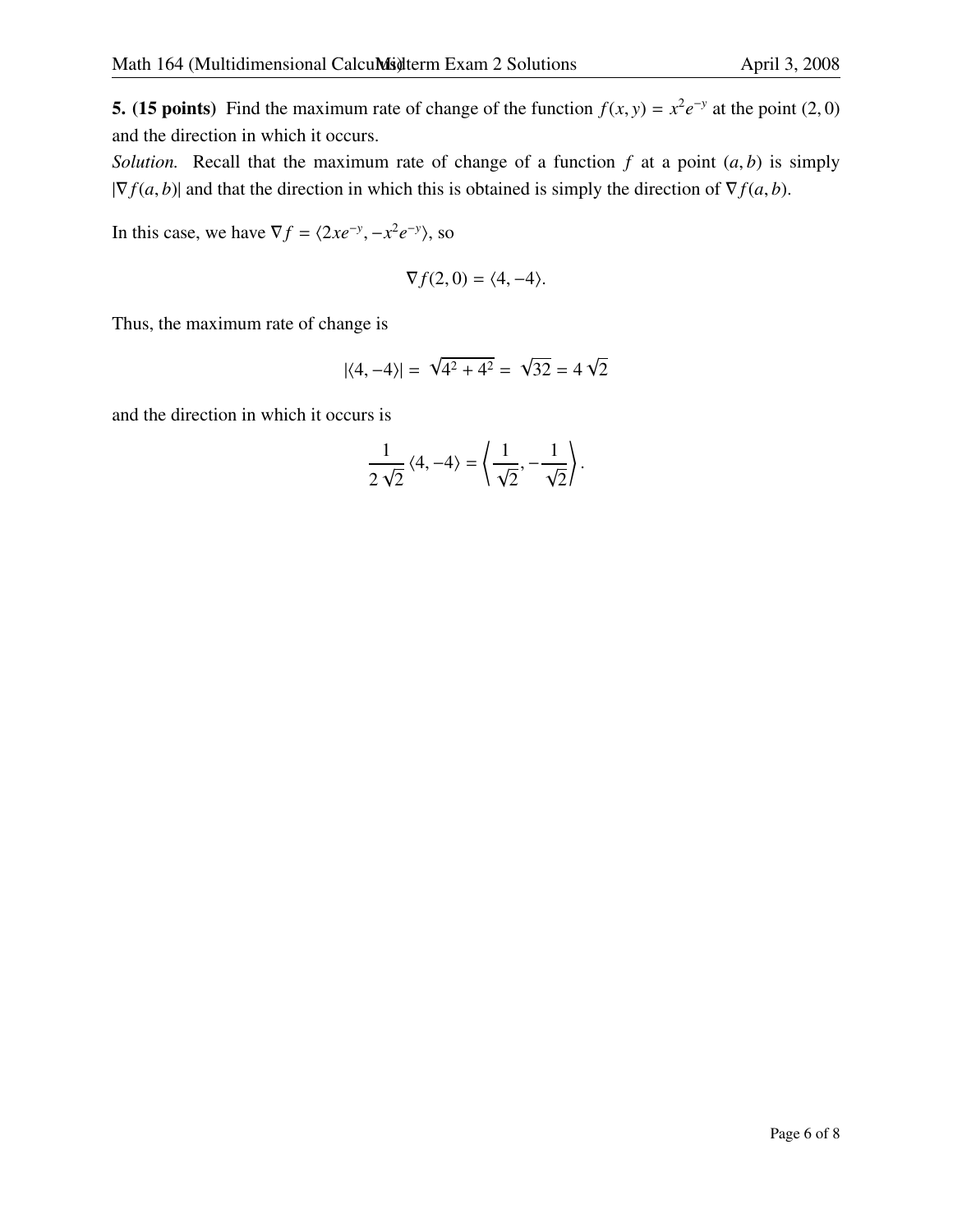6. (16 points) Find and classify, as local maximum, local minimum, or saddle point, the critical points of the function  $f(x, y) = x^3 - 3x + 2y^3 - 24y^2$ .

*Solution.* We have  $f_x(x, y) = 3x^2 - 3$  and  $f_x(x, y) = 6y^2 - 48y$ . Note that  $f_x(x, y) = 0$  if and only if  $3x^2 - 3 = 0$  if and only if  $3(x + 1)(x - 10)$  if and only if  $x = -1$  or  $x = 1$ . Similarly,  $f_y(x, y) = 0$  if and only if  $6y(y - 8) = 0$  if and only if  $y = 0$  or  $y = 8$ . Thus the four critical poits are (1, 8), (1, 0),  $(-1, 8)$ , and  $(-1, 0)$ .

According to the Second Derivative Test, the discriminant is

$$
D = f_{xx}(x, y) f_{yy}(x, y) - f_{xy}^2(x, y).
$$

However

$$
f_{xx}(x, y) = 6x
$$
,  $f_{yy}(x, y) = 12y - 48$ ,  $f_{xy}(x, y) = 0$ .

Hence at (1, 8) we have  $D > 0$   $f_{xx} > 0$ , so that (1, 8) is a local minimum. At (1, 0) we have  $D < 0$ and  $f_{xx}(x, y) > 0$ , so that (1,0) is a saddle point. (See Note 1 and Note 2 on pages 954 and 955.) At (−1, 8) we have  $D < 0$  and  $f_{xx}(x, y) < 0$ , so that (−1, 8) is a saddle point. Lastly, at (−1, 0) we have *D* > 0 and  $f_{xx}(x, y)$  < 0, so that (−1, 0) is a local maximum.